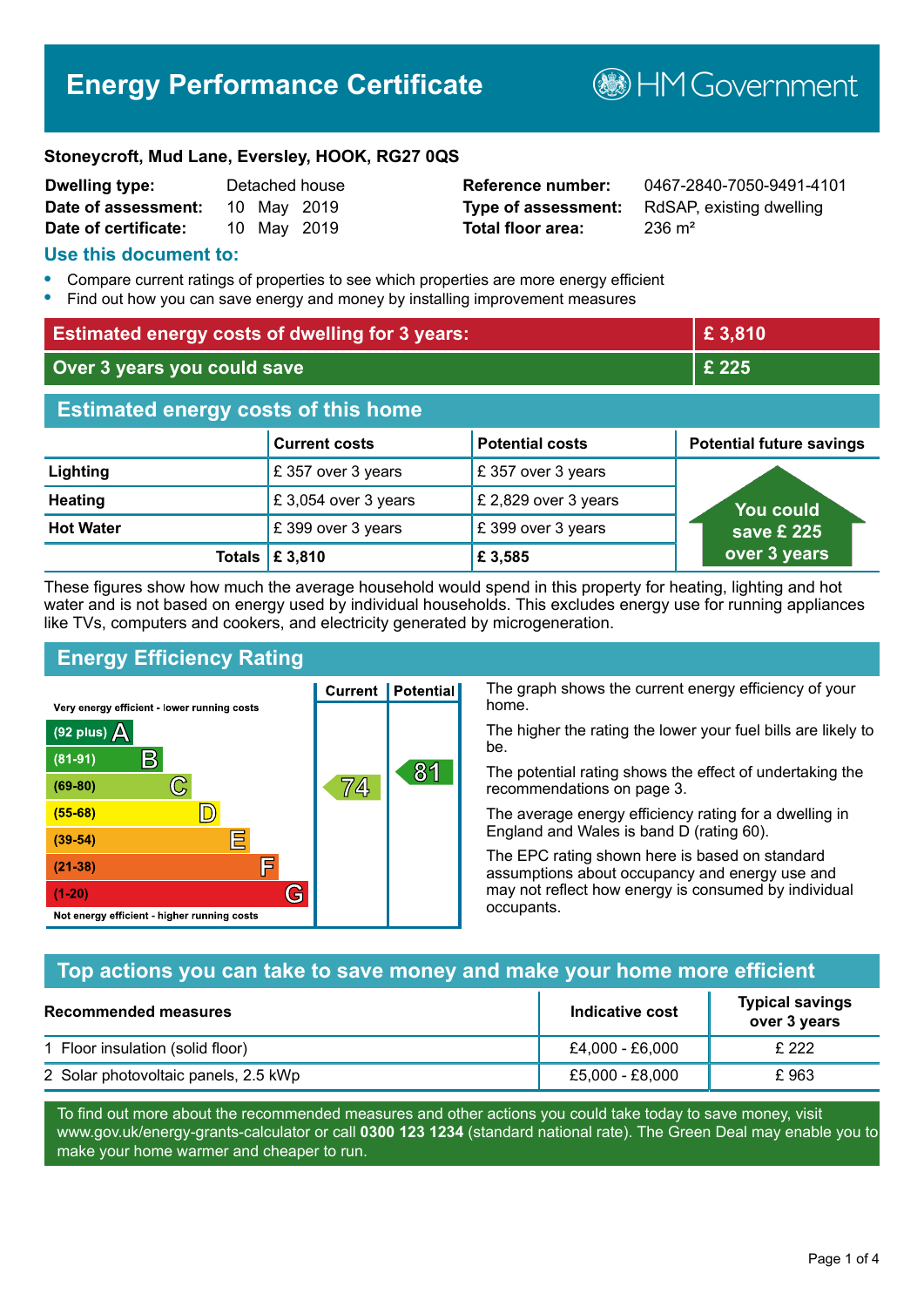### **Summary of this home's energy performance related features**

| <b>Element</b>        | <b>Description</b>                       | <b>Energy Efficiency</b> |
|-----------------------|------------------------------------------|--------------------------|
| Walls                 | Cavity wall, filled cavity               | ★★★★☆                    |
| Roof                  | Pitched, 100 mm loft insulation          | ★★★☆☆                    |
|                       | Pitched, insulated (assumed)             | ★★★☆☆                    |
| Floor                 | Solid, no insulation (assumed)           |                          |
| Windows               | Fully double glazed                      | ★★★☆☆                    |
| Main heating          | Boiler and radiators, mains gas          | ★★★★☆                    |
| Main heating controls | Programmer, room thermostat and TRVs     | ★★★★☆                    |
| Secondary heating     | None                                     |                          |
| Hot water             | From main system                         | ★★★★☆                    |
| Lighting              | Low energy lighting in all fixed outlets | *****                    |

Current primary energy use per square metre of floor area: 148 kWh/m² per year

The assessment does not take into consideration the physical condition of any element. 'Assumed' means that the insulation could not be inspected and an assumption has been made in the methodology based on age and type of construction.

#### **Low and zero carbon energy sources**

Low and zero carbon energy sources are sources of energy that release either very little or no carbon dioxide into the atmosphere when they are used. Installing these sources may help reduce energy bills as well as cutting carbon. There are none provided for this home.

# **Your home's heat demand**

For most homes, the vast majority of energy costs derive from heating the home. Where applicable, this table shows the energy that could be saved in this property by insulating the loft and walls, based on typical energy use (shown within brackets as it is a reduction in energy use).

| <b>Heat demand</b>           | <b>Existing dwelling</b> | Impact of loft<br>insulation | <b>Impact of cavity</b><br>wall insulation | Impact of solid<br>wall insulation |
|------------------------------|--------------------------|------------------------------|--------------------------------------------|------------------------------------|
| Space heating (kWh per year) | 20.774                   | (1.132)                      | N/A                                        | N/A                                |
| Water heating (kWh per year) | 2,926                    |                              |                                            |                                    |

You could receive Renewable Heat Incentive (RHI) payments and help reduce carbon emissions by replacing your existing heating system with one that generates renewable heat, subject to meeting minimum energy efficiency requirements. The estimated energy required for space and water heating will form the basis of the payments. For more information, search for the domestic RHI on the www.gov.uk website.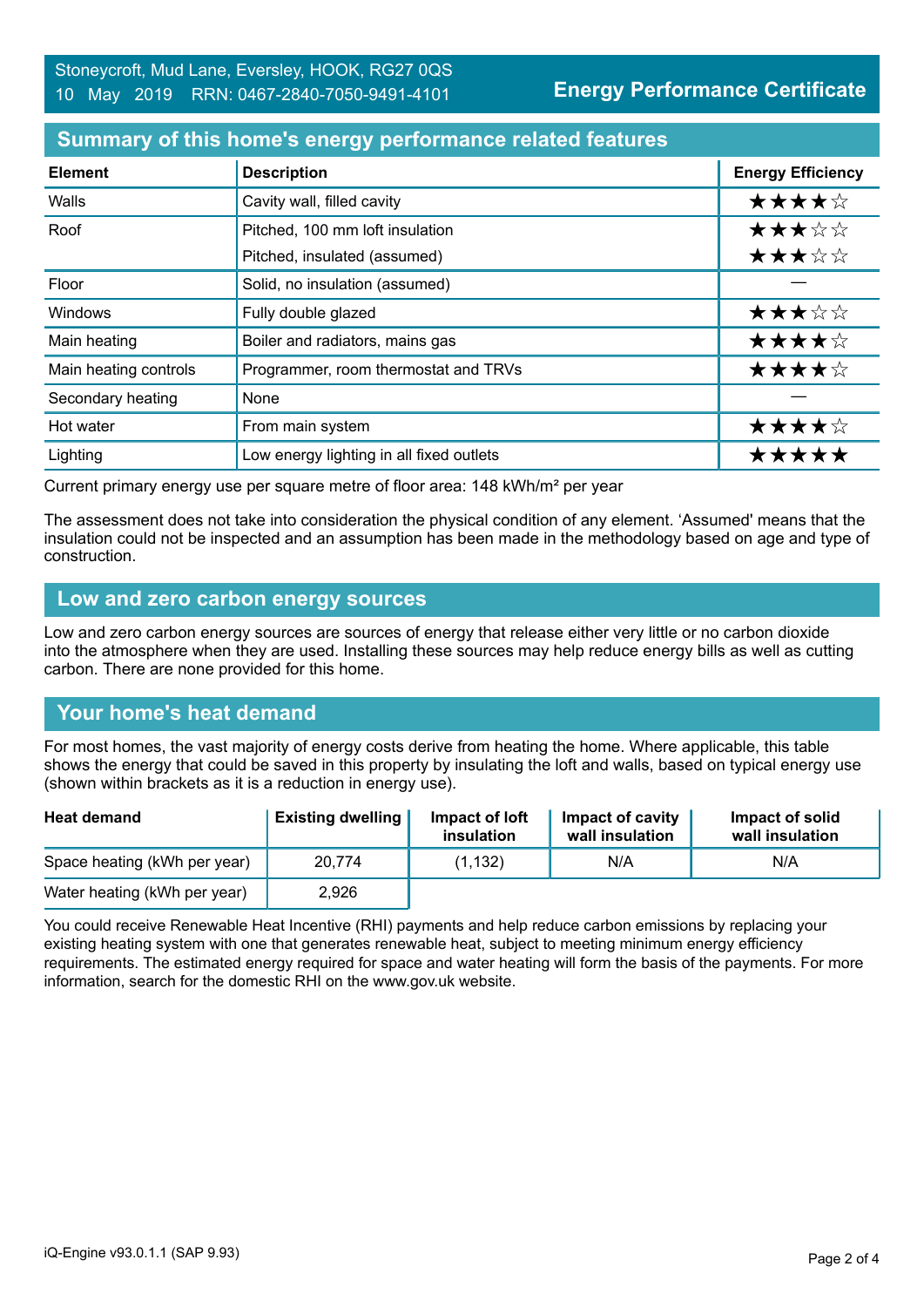#### **Recommendations**

The measures below will improve the energy performance of your dwelling. The performance ratings after improvements listed below are cumulative; that is, they assume the improvements have been installed in the order that they appear in the table. Further information about the recommended measures and other simple actions you could take today to save money is available at www.gov.uk/energy-grants-calculator. Before installing measures, you should make sure you have secured the appropriate permissions, where necessary. Such permissions might include permission from your landlord (if you are a tenant) or approval under Building Regulations for certain types of work.

| <b>Recommended measures</b>        | Indicative cost | <b>Typical savings</b><br>per year | <b>Rating after</b><br>improvement |
|------------------------------------|-----------------|------------------------------------|------------------------------------|
| Floor insulation (solid floor)     | £4,000 - £6,000 | £74                                | C76                                |
| Solar photovoltaic panels, 2.5 kWp | £5,000 - £8,000 | £ 321                              | <b>B81</b>                         |

# **Opportunity to benefit from a Green Deal on this property**

Green Deal Finance allows you to pay for some of the cost of your improvements in instalments under a Green Deal Plan (note that this is a credit agreement, but with instalments being added to the electricity bill for the property). The availability of a Green Deal Plan will depend upon your financial circumstances. There is a limit to how much Green Deal Finance can be used, which is determined by how much energy the improvements are estimated to **save** for a 'typical household'.

You may be able to obtain support towards repairs or replacements of heating systems and/or basic insulation measures, if you are in receipt of qualifying benefits or tax credits. To learn more about this scheme and the rules about eligibility, call the Energy Saving Advice Service on **0300 123 1234** for England and Wales.